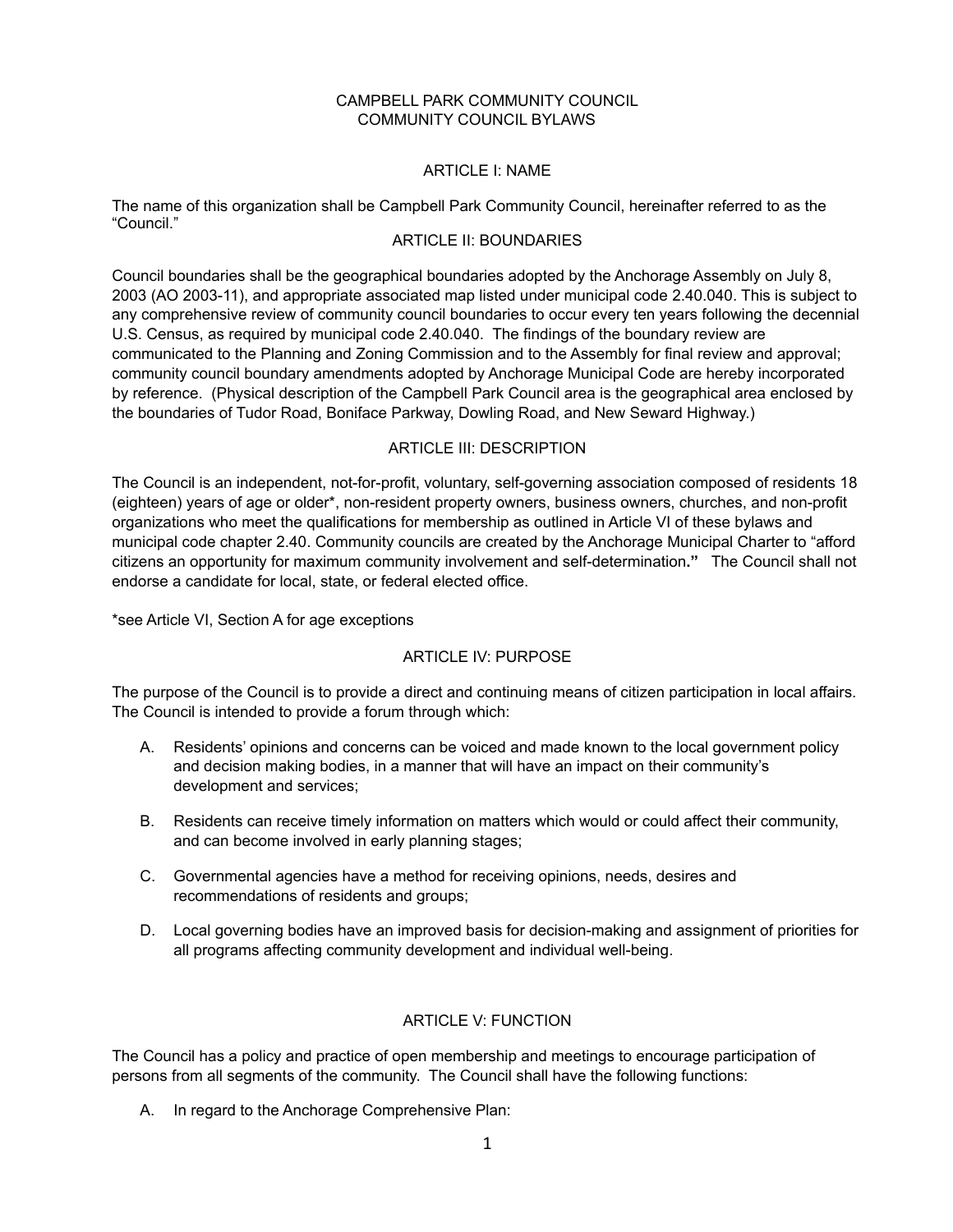- 1. Evaluate compliance with the plan, alerting Municipal officials to, or proposing appropriate action regarding any inconsistencies with the plan and its adopted elements as described in municipal code 21.01.080 and listed in Table 21.01-1; and
- 2. Conduct a continuing review and study of the plan to determine its workability within the Council's geographical boundaries and to advise Municipal officials on appropriate action regarding proposed modifications or additions to the plan.
- B. Assume leadership and propose action in regards to enforcement of existing laws or ordinances, pursuit of rights under existing rights or ordinances, desired or opposed changes in or additions to laws or ordinances, or any matter of policy regulation.
- C. Respond to local government proposals or concerns submitted to the Council pursuant to municipal code 2.40.060.
- D. Work with local government and other governmental entities, as well as with persons and groups outside the government, to accomplish Council goals, including goals which may have an area wide impact.
- E. Receive and review notices to the Council from Municipal departments including, those notices under municipal code:
	- 1. 2.30.120.C: Alcohol Beverage Control Board license application;
	- 2. 10.55.030: Permits for teen nightclubs and cultural performance venues;
	- 3. 21.03.020.H: Land use proposals;
	- 4. 24.35.020: National security road closures;
	- 5. 25.30.025.E: Disposal of Municipal land requiring voter approval;
	- 6. Other notices received from Municipal departments requiring input or action by the Council.
- F. Advise the Assembly of the Council's annual priority list of Capital Improvement Projects by filing a copy with the Municipal Clerk when the list is submitted to Administration.
- G. Participate in the community meeting process under municipal code 21.03.020.C when the notice from the developer is timely.
- H. Maintain credibility of the Council by not allowing misuse of the Council, by but not limited to, the following:
	- 1. Special interest groups;
	- 2. Attempts at personal, financial or political gain by an individual or group;
	- 3. Intentional misrepresentation of the Council, including withholding information of an expressed cross- section of opinion, or minority opinion of the Council.

#### ARTICLE VI: MEMBERSHIP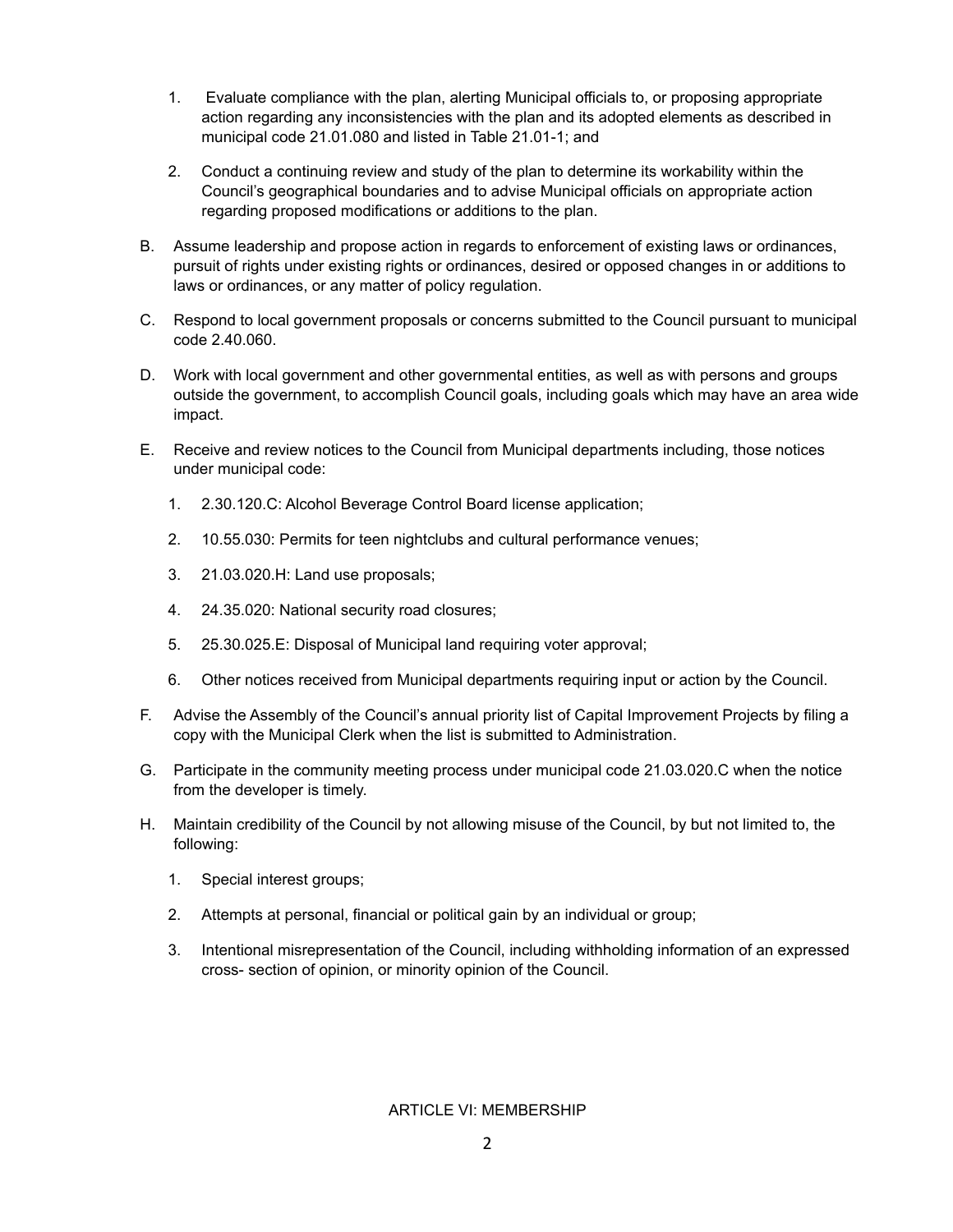Any person 18 (eighteen) years of age or older, whose primary place of abode is within the Council's geographical boundaries, is eligible for membership. Persons 16-17 years of age, who otherwise meet the conditions of this paragraph, and who regularly participate in the council meetings, can become members by approval of the majority of the council members present.

Residents, property owners, business owners, churches, and non-profit organizations as described in municipal code chapter 2.40 with a physical premise within the Council's geographical boundaries are eligible for membership. Business owners and non-profit organizations must possess one of the following:

- a valid Alaska business license;
- a valid Alaska professional license;
- valid incorporated status under Alaska law;
- tax-exempt status under federal law.
- A. If more than one qualifying resident shares the same habitual, physical dwelling address, each may be a community council member. Alternate designations for resident memberships shall not be recognized. Non-resident property owners shall be the owner of record. Per municipal code 2.40.030, non-resident property owner, business owner, church, or non-profit organization memberships are single memberships, and shall have a designated primary representative, and may have a designed alternate representative.
- B. Any person who qualifies under Section A of this Article is a voting member immediately after signing the member attendance roster at any regular or special Council meeting. The member attendance roster shall be used only for Council business.
- C. The Council shall not charge dues or require any financial contribution as a condition of membership, voting, or other participation. The executive board may establish annual voluntary dues. The Council may receive contributions from members to meet operating costs.

## ARTICLE VII: MEETINGS

There shall be a minimum of four (4) general membership meetings per calendar year and at least one meeting quarterly. Elections shall take place annually at the January meeting.

- A. Special meetings of the membership may be called by the chairman, the executive board, or by written petition of 10 (ten) council members delivered to any officer, to address council business, including the accommodation of community council responsibilities under municipal code 21.03.020.C.
- B. All meetings shall be open to the public.
- C. The location of the meeting shall be chosen by the general membership, within Council boundaries, and notice of this location, the date, and the time, shall be included in any general membership mailings.
- D. Minutes shall be taken or recordings shall be made at all regular and special Council meetings, and shall be made available at the next Council meeting.
- E. After consulting with the officers, the chairman shall establish the meeting agenda.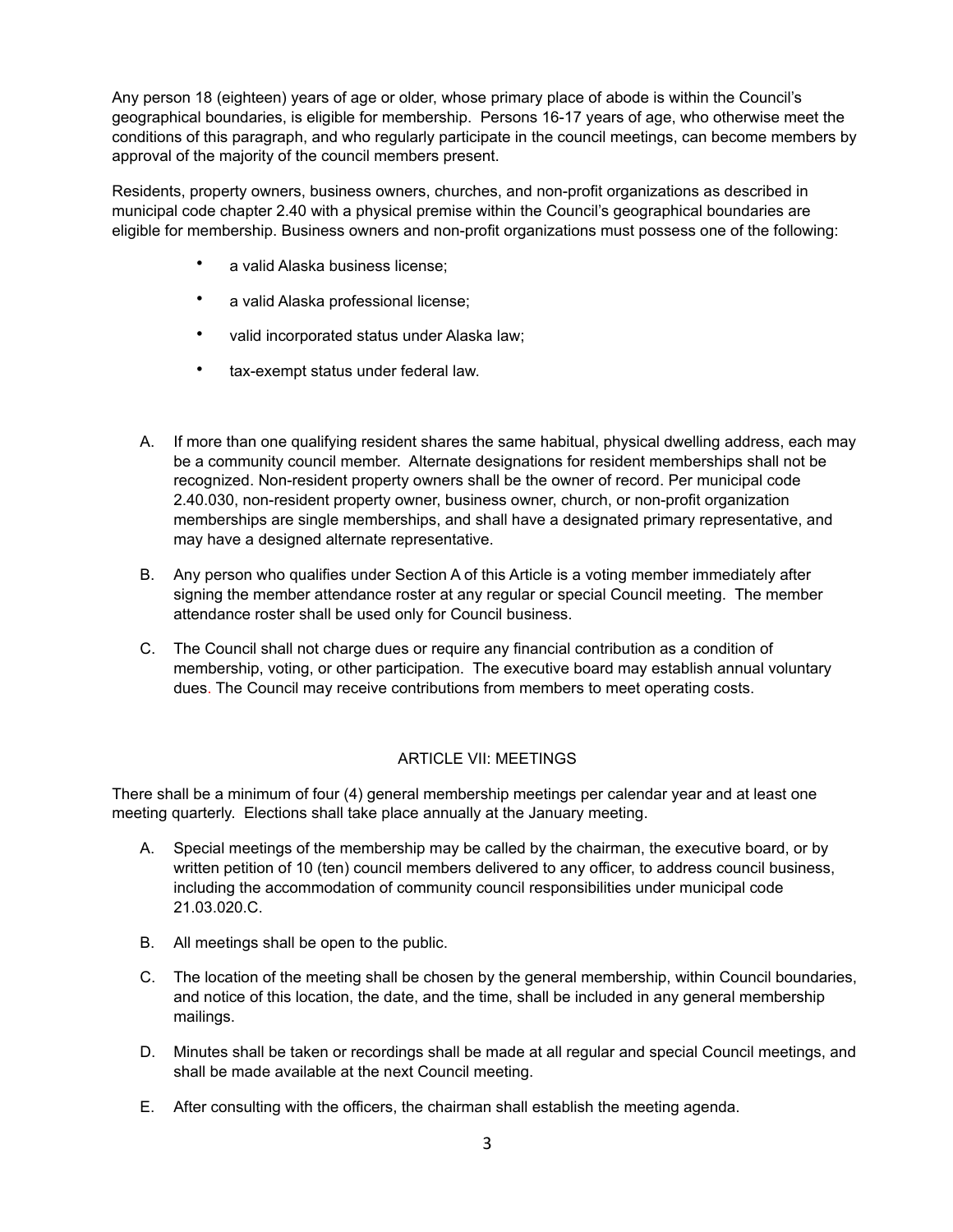- F. Notices:
	- 1. Whenever possible, the draft agenda shall be posted online and emailed to those who have signed up for the Council's distribution list at least seven days in advance of the meeting. Notices may also be placed in such public locations as schools, libraries, and shopping centers. The draft agenda may be submitted to the Federation of Community Councils, or current municipal contractor, for electronic distribution.
	- 2. The meeting date and time may be submitted to the media as a public service announcement.
	- 3. For meetings where annual elections take place, public notice may be done through email notification to members, council newsletters, area wide mailings, newspapers, publications, school distribution and other means to inform as many council members as possible. Notice may also be submitted to the Federation of Community Councils or current municipal contractor for electronic distribution.
- G. The executive board, or designee, shall be responsible for any meeting notices.
- H. A quorum for meetings and special meetings shall consist of ten (10) members of the council, at least one of whom is an officer.
- I. Robert's Rules of Order, Revised, shall apply for regular and special meetings and for all matters not covered by the bylaws.

## ARTICLE VIII: VOTING

Any member of the Council as defined in Article VI shall have one vote. If a single individual possesses several kinds of property or businesses within the definition for membership qualification, or meets the definition of member in more than one category, s/he shall still have just one vote. Non-profit associations and business owners shall have one vote each. Non-profit associations, business owners, and non-resident property owner memberships shall designate a primary representative, and may designate an alternative representative, who will be the voting member. Persons may be a member of more than one community council if they qualify for membership.

- A. A member must be present at the time of the vote in order to cast a vote. There will be no proxy voting.
- B. Any vote may be challenged. The member attendance roster shall serve as the official list of eligible voters.
- C. When deadlines don't otherwise prohibit, a resolution brought before the Council shall be voted on no earlier than the next regularly scheduled general meeting, following the meeting at which the resolution was introduced and read.
- D. A resolution previously voted on can be reconsidered at the next general meeting, if a written petition is sent to the chairman and signed by ten (10) members. The petition must be received by the chairman at least 10 days before the next meeting, and must be noticed in the agenda for that meeting. Three-quarters (3/4) of the constituted quorum is required to overturn the prior vote on the resolution.

#### ARTICLE IX: REPORTING OFFICIAL COUNCIL POSITIONS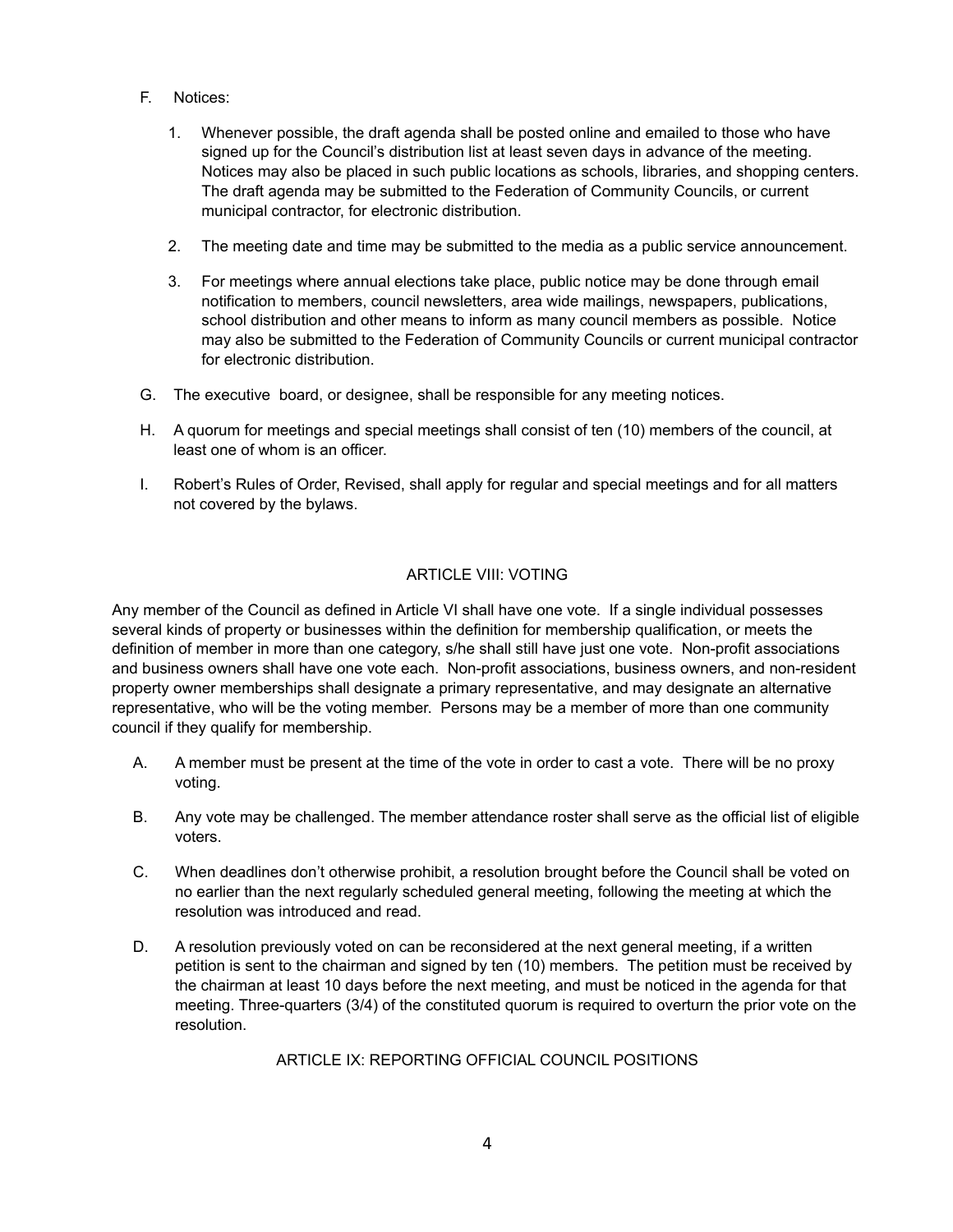The chairman or designee shall be charged with communicating official positions of the Council in a timely manner to the appropriate agencies and individuals. The Council's official positions on community matters may be communicated through resolutions, motions, position letters or emails.

- A. The communication shall include the date of the meeting, a clear statement of the questions voted on, the number of votes for and against, and the number of members present.
- B. Written or oral responses to such communication as well as any contact by the government official with a Council officer concerning the Council's affairs, shall be reported as Old Business at the next meeting following receipt.
- C. In public and private testimony, no officer or member shall commit the Council to a position not previously voted on by the membership.

## ARTICLE X: OFFICERS AND EXECUTIVE BOARD

The officers of the Council shall consist of a chairman, vice-chairman, secretary, and treasurer, if possible. The position of secretary and treasurer may be combined. The officers of the Council, plus the FCC representative, constitute the Executive Board.

- A. The election of officers will be at the annual meeting in January. Eligibility to be a candidate complies with the definition of membership in Article IV Section 1. Officers shall be elected by the general membership for a one year term. The FCC representative (and alternative representative), shall be appointed by the chairman for a one year term, and receive a majority confirmation by the Council officers. The duties of the executive board are as follows:
	- 1. Chairman: The chairman shall be the principal executive officer and shall preside over the Council. In addition, the person holding this office shall be permitted such other duties as are necessarily incident to the office. Further, this person shall have the right to create committees as deemed necessary.
	- 2. Vice-Chairman: In the case of the absence of the chairman, the vice-chairman shall perform the duties of chairman. The vice-chairman shall perform such other duties as may be assigned by the chairman or which might be incidental to the office of the vice-chairman.
	- 3. Secretary: It shall be the duty of the secretary to give notice of meetings and keep a record of all proceedings, supervise the conduct of all correspondence, keep all membership lists and perform other duties incident to the office of secretary.
	- 4. Treasurer: It shall be the duty of the treasurer to keep a record of all monies. A complete accounting of all monies collected and expended shall be given to the membership at the annual meeting and at any other reasonable time.
	- 5. Community Council Representative: S/he shall act as liaison between FCC and the community council.
- B. A simple majority of the monthly meeting may vote for a recall election at the next monthly meeting. At that meeting, a two-thirds (2/3) vote of no confidence is required to recall an officer.